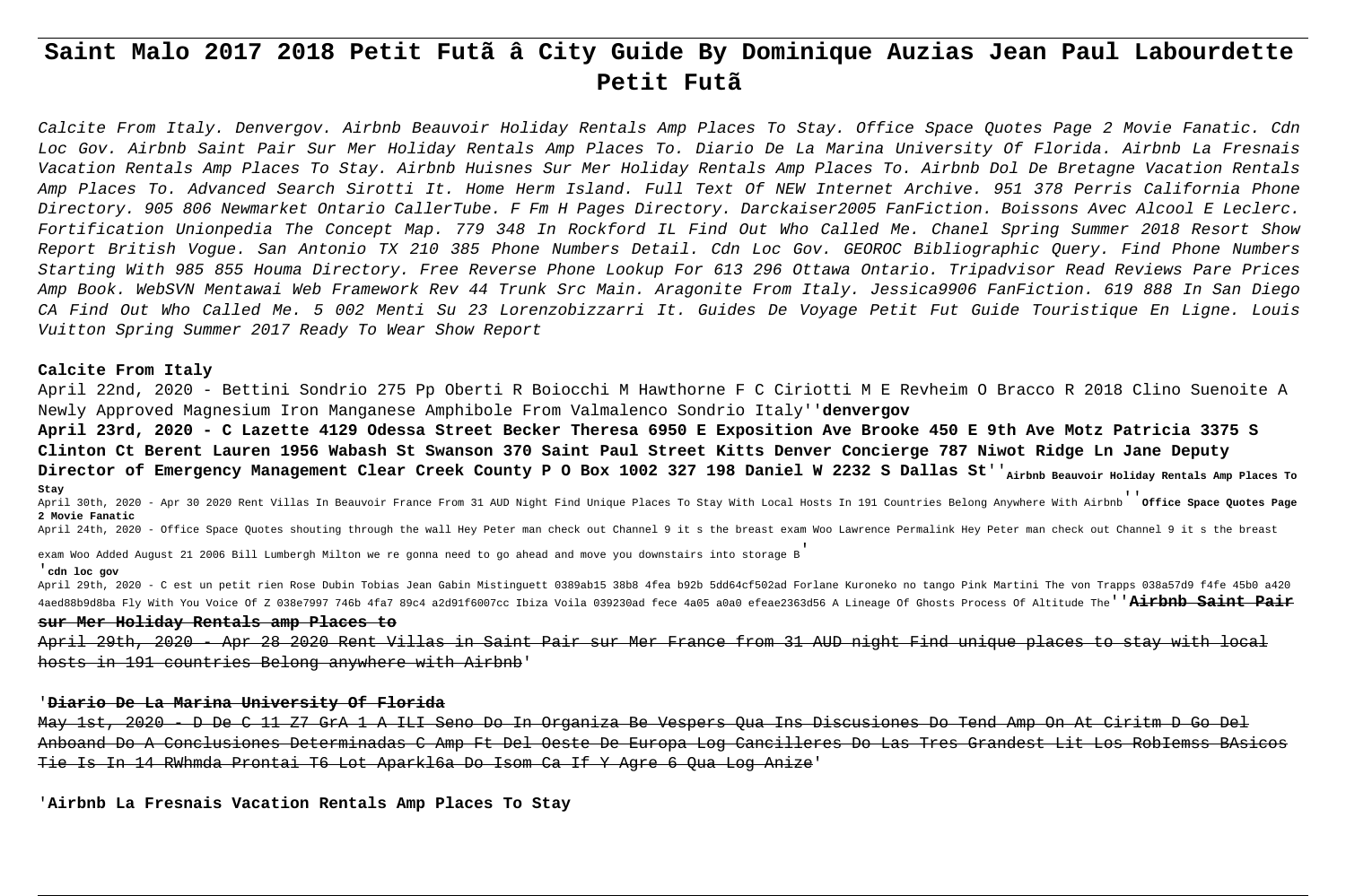**April 14th, 2020 - Le Petit Moulin Du Rouvre Est Proche De Dinan Saint Malo Mont Saint Michel C Est Le Lieu Idéal Pour Séjourner Quelques Jours Au Coeur De La Bretagne Romantique Vous Apprécierez Mon Logement Pour Son Calme Le Confort La Vue L Emplacement Les Gens**''**Airbnb Huisnes sur Mer Holiday Rentals amp Places to**

April 26th, 2020 - Apr 26 2020 Rent Villas in Huisnes sur Mer France from £16 night Find unique places to stay with local hosts 191 countries Belong anywhere with Airbnb'

## '**Airbnb Dol de Bretagne Vacation Rentals amp Places to**

April 29th, 2020 - Apr 28 2020 Rent Villas in Dol de Bretagne France from 20 night Find unique places to stay with local hosts in 191 countries Belong anywhere with Airbnb Apr 28 2020 Rent Villas in Dol de Bretagne Saint Malo Mont Saint Michel c est le lieu idéal pour séjourner quelques jours au coeur de la Bretagne Romantique''**ADVANCED SEARCH SIROTTI IT** APRIL 15TH, 2020 - THE NEW SIROTTI SEARCH ENGINE ALLOWS YOU TO FIND THE DESIRED IMAGE IN A FEW MOMENTS THE SEARCH FORM ALLOWS YOU TO MAKE FREE SEARCH ADVANCED SEARCH AND SEARCH THROUGH TAGS THESE MODES CAN BE USED SIMULTANEOUSLY TO OBTAIN REFINED SPEEDY RESULTS TO GET RATHER MORE NUMEROUS RESULTS USE LESS SEARCH PARAMETERS'

## '**Home Herm Island**

May 3rd, 2020 - Wele To Paradise Island Herm Has No Cars No Crowds And Definitely No Stress It Is The Perfect Place To Stay For A Truly Relaxing Holiday In The British Isles Ideal For Families And Anyone Wanting To Get Away From It All'

## '**Full Text Of NEW Internet Archive**

April 29th, 2020 - This Banner Text Can Have Markup Web Books Video Audio Software Images Toggle Navigation'

# '**951 378 Perris California Phone Directory**

March 13th, 2020 - Search the Perris phone number directory by entering the 10 digit phone number above Find the owner of phone numbers that start 951 378'

# '**905 806 Newmarket Ontario CallerTube**

**April 8th, 2020 - Enter Any Newmarket Phone Number Above To Find Available Information Such As An Owner S Full Name Current Address Current Location Family Members Address History Phone Type And Phone Carrier**'

## '**f fm h pages directory**

**april 24th, 2020 - browse pages bands businesses restaurants brands and celebrities can create pages in order to connect with their fans and customers on facebook**'

## '**Darckaiser2005 FanFiction**

February 7th, 2020 - Twelve years later Ruby Nakajima of the Saint Church of Belka crash lands on Remnant the last living crew member of the Dimensional Warship Archon With contact to both the Saint Church and the TSAB cut off she is forced to turn to a local mage named Ozpin and a family she never had a chance to know''**Boissons avec alcool E Leclerc** May 3rd, 2020 - Boissons avec alcool Retrouvez toute l offre de votre magasin E Leclerc Infos pratiques d accÃ"s horaires **promotions de votre hypermarché E Leclerc**'

#### '**fortification unionpedia the concept map**

march 29th, 2020 - andreas cellarius c 1596 neuhausen amp ndash 1665 hoorn was a dutch german cartographer best known for his harmonia macrocosmica of 1660 a major star atlas published by johannes

janssonius in amsterdam new fortification and andreas cellarius · see more » andrew saunders<sup>''</sup>**779 348 in Rockford IL Find Out Who Called Me**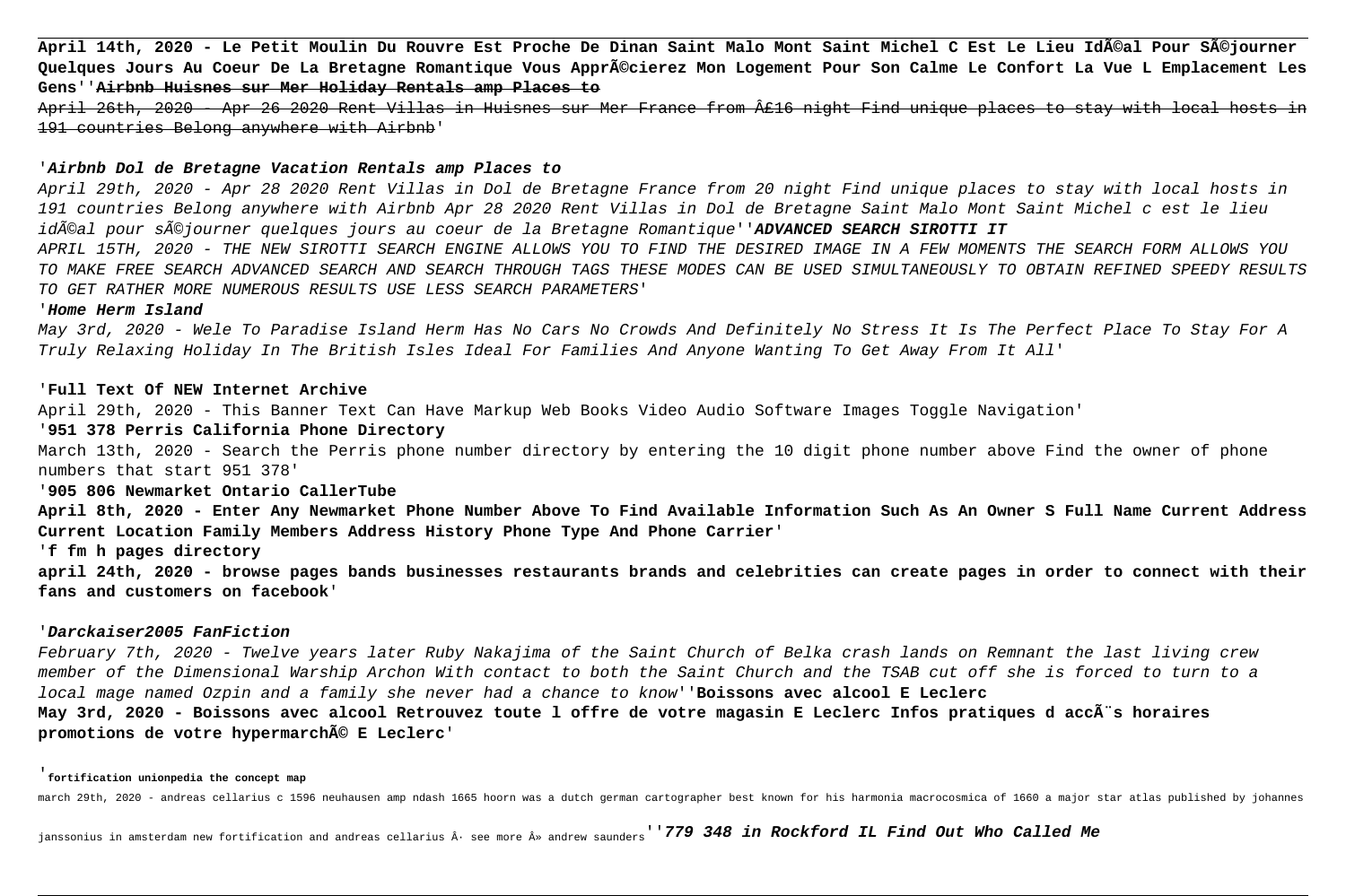April 26th, 2020 - Enter a 10 digit Phone Number Full report includes available information on owner s full name current address current location family members address history phone type and phone carrier'

## '**Chanel Spring Summer 2018 Resort show report British Vogue**

**April 14th, 2020 - Explore the looks models and beauty from the Chanel Spring Summer 2018 Resort show in Paris on 3 May 2017 with show report by Julia Hobbs Explore the looks Rain fell as we navigated our way through the damp streets towards the Petit Palais during what would ordinarily be rush hour**''**SAN ANTONIO TX 210 385 PHONE NUMBERS DETAIL**

**MAY 1ST, 2020 - ENTER A 10 DIGIT PHONE NUMBER FULL REPORT INCLUDES AVAILABLE INFORMATION ON OWNER S FULL NAME CURRENT ADDRESS CURRENT LOCATION FAMILY MEMBERS ADDRESS HISTORY PHONE TYPE AND PHONE CARRIER**'

## '**cdn Loc Gov**

**April 29th, 2020 - C Licensee S Telephone Number D Licensee S Address E Licensee S Email Address If Available F If Licensee Is A Business Organization Name And Title Of CEO Managing Partner Sole Proprietor Or Other Similar Person G Licensee S Fiscal Year Indicate If Calendar Year H Name I Applicable Fictitious Or Assumed Name S If Any J**'

## '**GEOROC BIBLIOGRAPHIC QUERY**

**APRIL 20TH, 2020 - SELECT AUTHOR S EITHER AS FIRST OR AS CO AUTHOR AND OR PUBLICATION YEAR S**''**FIND PHONE NUMBERS STARTING WITH 985 855 HOUMA DIRECTORY**

APRIL 29TH, 2020 - WHO CALLED YOU FROM A PHONE NUMBER THAT STARTS WITH 985 855 SEARCH FOR PHONE NUMBERS IN THE HOUMA LOUISIANA PHONE NUMBER LISTING''**FREE REVERSE PHONE LOOKUP FOR 613 296 OTTAWA ONTARIO**

APRIL 11TH, 2020 - ENTER A 10 DIGIT PHONE NUMBER FULL REPORT INCLUDES AVAILABLE INFORMATION ON OWNER S FULL NAME CURRENT ADDRESS CURRENT LOCATION FAMILY MEMBERS ADDRESS HISTORY PHONE TYPE AND PHONE CARRIER''**tripadvisor read reviews pare prices amp book** may 2nd, 2020 - whether planning or on a trip travellers turn to tripadvisor to pare low prices on hotels flights and cruises book popular tours and attractions as well as reserve tables at great restaurants tripadvisor the ultimate travel panion is available in 49 markets and 28 languages'

#### '**WebSVN Mentawai Web Framework Rev 44 trunk src main**

April 11th, 2020 - 1 1 acrelandia f 2 1 assis brasil f 3 1 brasileia f 4 1 bujari f 5 1 capixaba f 6 1 cruzeiro do sul f 7 1 epitaciolandia f 8 1 feijo f 9 1 jordao f 10 1 mancio lima f,

## '**Aragonite From Italy**

April 4th, 2020 - Aosta Valley Châtillon â"~ Ponte Delle Capre Pont Des ChÃ″vres Area Paolo Pastore Collection â"~ Ussel Area Del Caldo A Moro C Gramaccioli C M And'

## '**jessica9906 fanfiction**

february 3rd, 2020 - jessica9906 is a fanfiction author that has written 3 stories for mulan naruto and percy jackson and the olympians'

## '**619 888 in San Diego CA Find Out Who Called Me**

April 23rd, 2020 - Enter a 10 digit Phone Number Full report includes available information on owner s full name current address current location family members address history phone type and phone carrier'

# '**5 002 menti su 23 lorenzobizzarri it**

march 6th, 2020 - blackwink 27 07 2017 a 02 43 thanks for giving your ideas here the other matter is that each time a problem